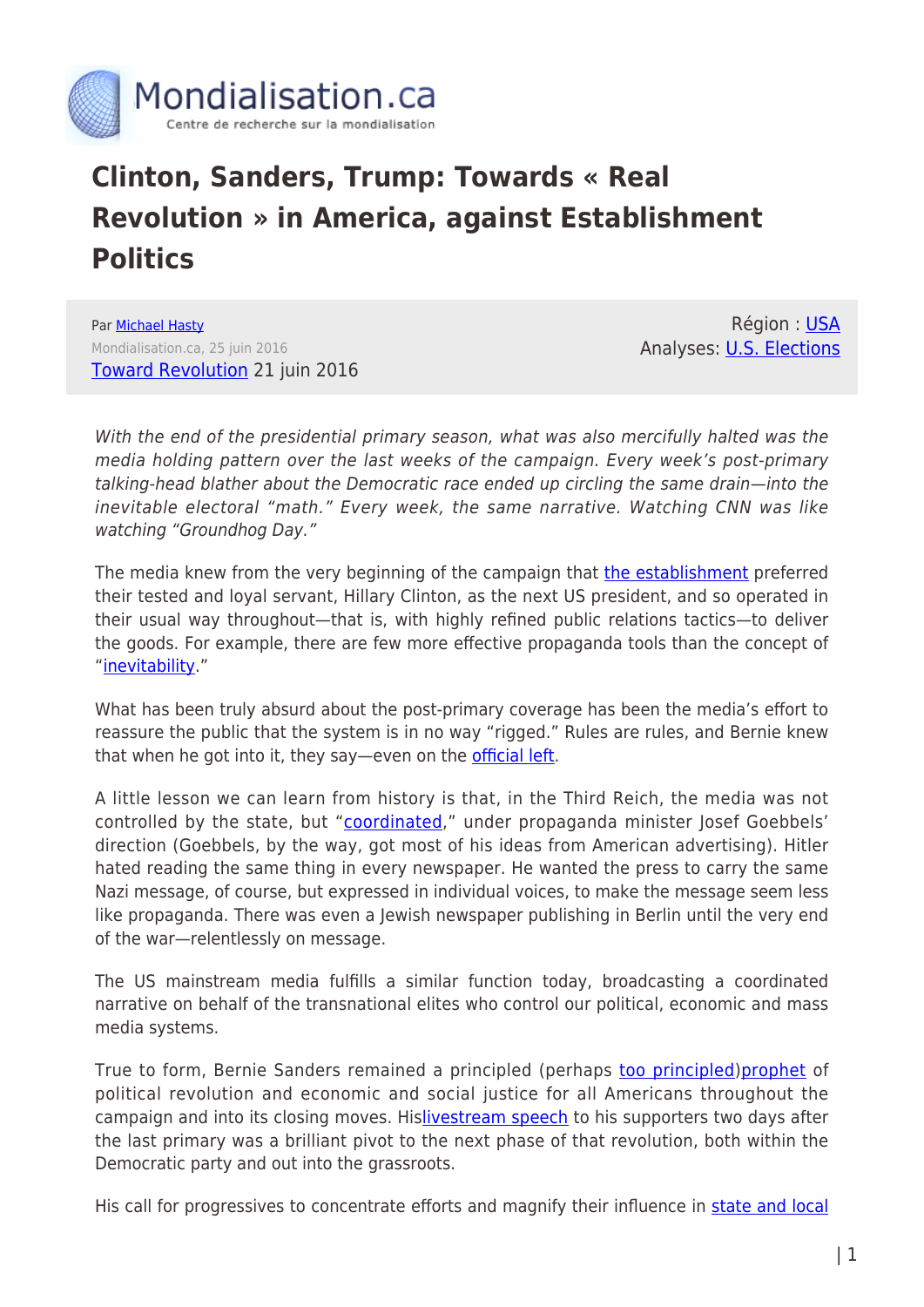[governments](https://berniesanders.com/press-release/thousands-potential-candidates-respond-sanders-appeal/) is precisely the message his supporters need to hear. If there is any hope of reclaiming democracy in America, it absolutely depends on scrubbing as much corporate influence as possible from state legislatures before the 2020 census, after which the entire nation will be redistricted. Who controls state legislatures in 2020 is of paramount importance, if the populist revolution now under way in America is to remain nonviolent.

Personally, I'm disappointed that Bernie didn't choose to [join forces with Jill Stein](http://www.salon.com/2016/04/25/jill_stein_pens_open_letter_to_bernie_sanders_green_party_presidential_candidate_invites_sanders_to_cooperate_on_political_revolution/) and run on the Green party ticket. He certainly doesn't owe the Democratic party—which seemed to do just about [everything](http://www.salon.com/2016/03/30/10_ways_the_democratic_primary_has_been_rigged_from_the_start_partner/) in its power, officially and otherwise, to quarantee a Clinton nomination—his loyalty. And I think, by running against the two [most unpopular](http://fivethirtyeight.com/features/americans-distaste-for-both-trump-and-clinton-is-record-breaking/) politicians ever to be major party nominees, he would have an excellent chance of being the next president running in a party that's already on the ballot in almost every state, and winning easy pluralities in enough states to carry the electoral college.

But I understand that Bernie is a man of his word, and that he doesn't want to contribute in any way to making Donald Trump president—which may happen anyway, of course. It's a volatile political environment, open to some uncomfortably real possibilities.

I'm not as concerned as Bernie seems to be, however, about the potential for damage from a Trump presidency; in the 21st century, the power of American presidents, as well as other world leaders, is pretty well circumscribed by transnational corporate interests. And it's difficult to make the case that he'd be more of a hawk internationally than Hillary, the [darling of the neocons](https://consortiumnews.com/2016/05/14/the-hillary-clintonneocon-merger/). But Trump can do some real damage domestically, and his personal fascist inclinations are arousing some ugly and dangerous undercurrents that have been with us throughout American history. So it's better that he doesn't become president.

In fact, for the purposes of political revolution, it's actually better that Hillary become the next president.

When real revolutionaries seek her impeachment for [war crimes](http://www.huffingtonpost.com/bruce-fein/hillary-clinton-unfit-for_b_8313372.html) and [influence peddling](http://harpers.org/blog/2015/11/shaky-foundations/), as an example of what should happen to presidents who pledge their loyalty to global capital and the military-industrial complex rather than to justice and the welfare of the American people, we'll already have well over half the public on our side, including our usual right wing enemies.

With any luck, Elizabeth Warren will be [Veep](http://www.politico.com/story/2016/06/elizabeth-warren-wall-street-vice-president-224489).

La source originale de cet article est **[Toward Revolution](https://freeradicalmaine.com/2016/06/21/toward-revolution/)** Copyright © [Michael Hasty,](https://www.mondialisation.ca/author/michael-hasty) [Toward Revolution,](https://freeradicalmaine.com/2016/06/21/toward-revolution/) 2016

## Articles Par : [Michael Hasty](https://www.mondialisation.ca/author/michael-hasty)

**Avis de non-responsabilité** : Les opinions exprimées dans cet article n'engagent que le ou les auteurs. Le Centre de recherche sur la mondialisation se dégage de toute responsabilité concernant le contenu de cet article et ne sera pas tenu responsable pour des erreurs ou informations incorrectes ou inexactes.

Le Centre de recherche sur la mondialisation (CRM) accorde la permission de reproduire la version intégrale ou des extraits d'articles du site **Mondialisation.ca** sur des sites de médias alternatifs. La source de l'article, l'adresse url ainsi qu'un hyperlien